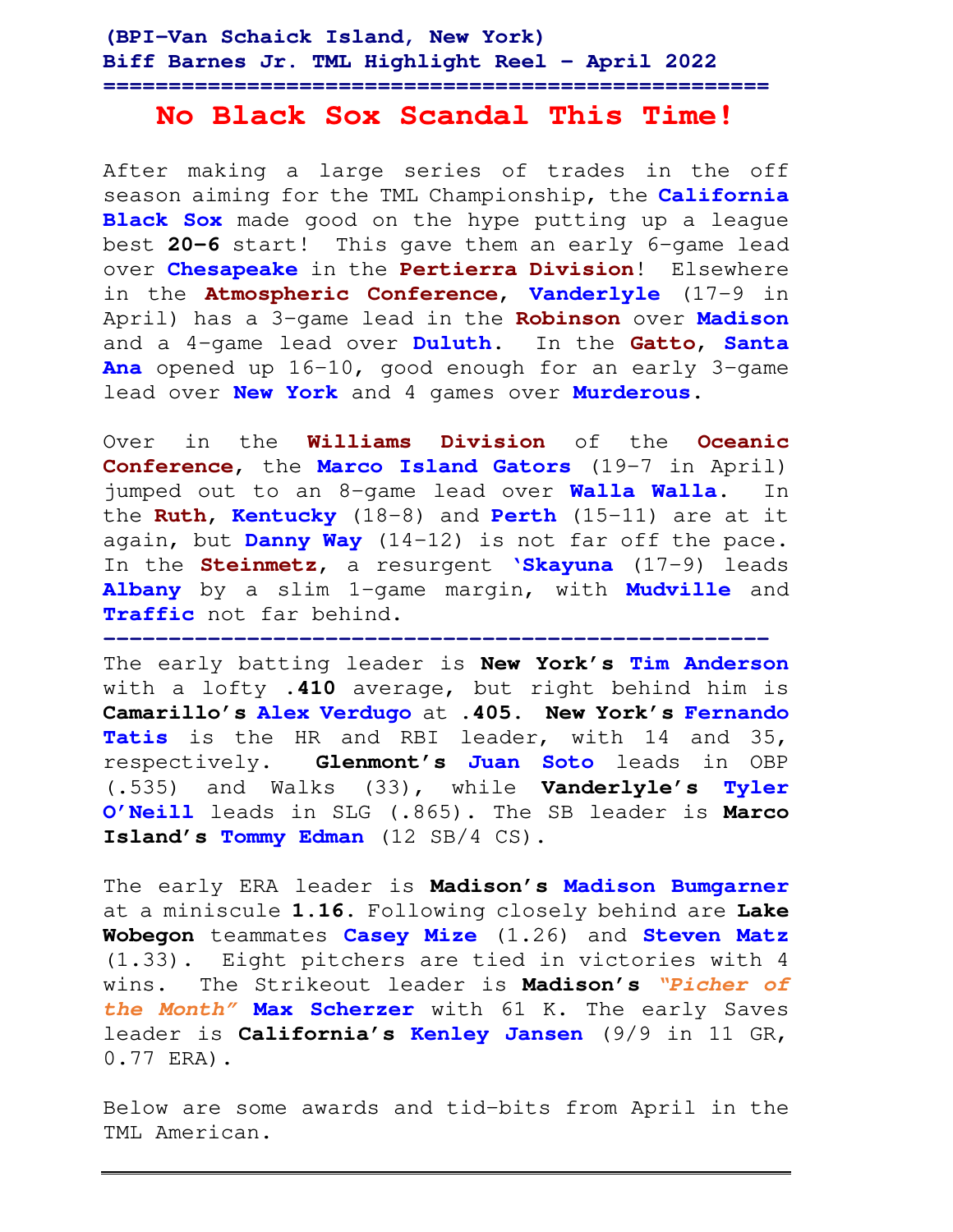

**\*\* Player of the Month \*\*** 



 **(DW) Nick Castellanos .388, 40-103, 6-0-9, 73 TB 26 R, 28 RBI, 12 W, 3 HBP OPS 1.171, 34 RC 13.6 RC/27** 

## **Honorable Mention:**

| Fernando Tatis(NP) .295, 14 HR, 22 R, 35 RBI, 31 RC   |  |  |  |  |  |
|-------------------------------------------------------|--|--|--|--|--|
| Giancrlo Stanton (MG).371, 8 HR, 25 R, 23 RBI, 31 RC  |  |  |  |  |  |
| Paul Goldschmidt (KY).324, 12 HR, 21 R, 26 RBI, 31 RC |  |  |  |  |  |
| Juan Soto (GL) 350, 7 HR, 23 R, 14 RBI, 29 RC         |  |  |  |  |  |
| Josh Donaldson(PC) .320, 10 HR, 25 R, 29 RBI, 29 RC   |  |  |  |  |  |
|                                                       |  |  |  |  |  |



**\*\* Pitcher of the Month \*\*** 



 **(MN) Max Scherzer 4-0, 1.91, 6 GS, 5 QS, 2 CG 47.0 IP, 27 H, 4 W, 61 K .164 OAVG, 0.66 WHIP Perfect Game** 

# **Honorable Mention:**

| Lucas Giolito (SA)       | $4-0$ , $1.80$ , $6$ QS, $0.85$ WHIP |  |  |
|--------------------------|--------------------------------------|--|--|
| Kevin Gausman (SS)       | $2-2$ , $1.64$ , 6 QS, $1.00$ WHIP   |  |  |
| Kyle Gibson (MG)         | $4-1$ , 2.09, 5 QS, 0.93 WHIP        |  |  |
| Adam Wainwright (CX)     | $4-0$ , $1.80$ , $4$ QS, $0.88$ WHIP |  |  |
| Casey Mize (LW)          | 2-1, 1.26, 4 QS, 0.77 WHIP           |  |  |
| Steven Matz (LW)         | $0-0$ , 1.33, 4 QS, 0.74 WHIP        |  |  |
| Zack Greinke (PC)        | 3-1, 1.72, 4 QS, 0.89 WHIP           |  |  |
| Trevor Bauer (KY)        | $3-1$ , $2.29$ , $4$ QS, 0.99 WHIP   |  |  |
| Merrill Kelly (SA)       | $1-1$ , $1.93$ , $4$ QS, $1.04$ WHIP |  |  |
| Madison Bumgarner (MN)   | $3-1$ , $1.16$ , $3$ QS, $0.74$ WHIP |  |  |
| <b>Tyler Glasnow(VC)</b> | 4-0, 1.44, 3 QS, 0.92 WHIP           |  |  |
| Brett Anderson (TX)      | 3-0, 1.88, 3 QS, 0.96 WHIP           |  |  |
| Luis Castillo (CH)       | 4-0, 2.45, 3 QS, 1.34 WHIP           |  |  |

**---------------------------------------------------**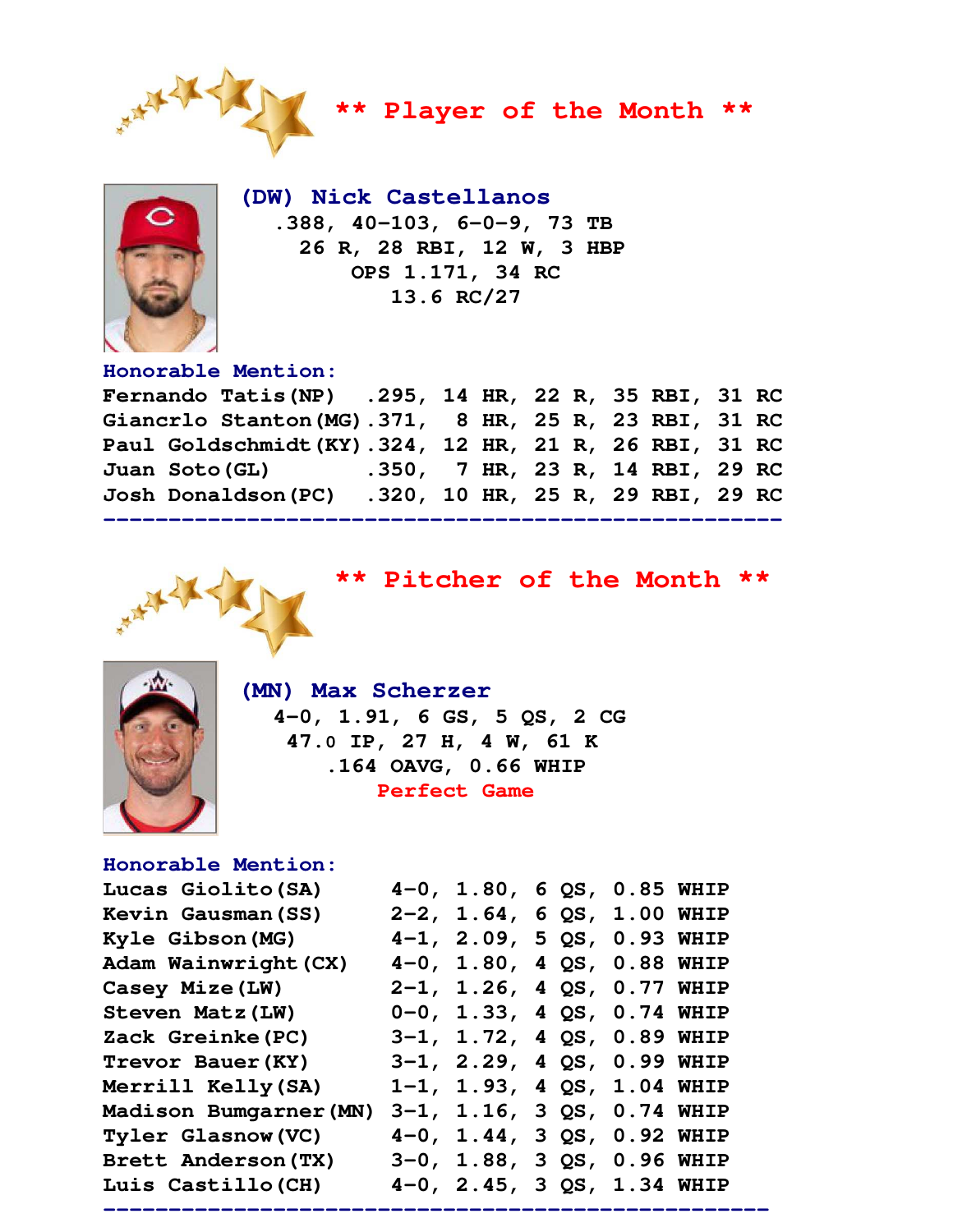## **\*\* Top Pitching Performance of the Month \*\***



On opening day, **Madison's Max Scherzer** tossed a **PERFECT GAME** on the road at **Santa Ana**! It is the **11th Perfect Game** in **TML History** and the first since 2018. **Scherzer** fanned 12 on the way to his gem, including 3 of the final 4 batters! The only question was ... after

the **Danes's** 6-run 9th inning ... would **Scherzer** have tightened up during the long wait? We got the answer. Over 70% of Scherzer's pitches were strikes!!

| 4/1/2021, MN21-SA21, Wrigley Field |                |                |                |     |                   |                |    |            |                |                                        |          |                   |               |            |
|------------------------------------|----------------|----------------|----------------|-----|-------------------|----------------|----|------------|----------------|----------------------------------------|----------|-------------------|---------------|------------|
|                                    |                | 123            |                |     | 4 5 6             |                |    | 78         | 9              |                                        | R        | H E               |               |            |
| Madison                            |                | 0<br>- 0       | $\Omega$       |     | $0\quad 4\quad 0$ |                |    |            | 0 0 6          | $-10$                                  |          | 17                | - 0           |            |
| Santa Ana                          | 0              | $\overline{0}$ | $\overline{0}$ |     | $0\quad 0$        | $\overline{0}$ |    | $0\quad 0$ | $\overline{0}$ |                                        | $\Omega$ | 0                 | $\left($      |            |
| Danes                              |                |                |                | IP. |                   | H.             |    |            |                |                                        |          | R ER BB K PCH/STR |               | <b>ERA</b> |
| <b>M. Scherzer (W</b> $1-0$ )      |                |                |                | 9   |                   | 0              | 0  | 0          |                |                                        |          |                   | $0$ 12 102/73 | 0.00       |
| Winds                              |                |                |                |     |                   |                |    |            |                | -----A------ -----R------ -----C------ |          |                   |               |            |
| Grossman                           |                | 1f 1 > K       |                |     |                   | 4 > 8          |    |            |                | 7>7                                    |          |                   |               |            |
| Yastrzemski                        | rf             | 8              |                |     |                   | 9              |    |            |                | 9                                      |          |                   |               |            |
| Candelario                         | ЗЬ             | 53             |                |     |                   | $\mathbf{K}$   |    |            |                | 63                                     |          |                   |               |            |
| Ohtani                             |                | $dh$ $2>K$     |                |     |                   | 5 > K          |    |            |                | 8 > K                                  |          |                   |               |            |
| Alonso                             | 1 <sub>b</sub> | 8              |                |     |                   |                | 63 |            |                | 9                                      |          |                   |               |            |
| Cronenworth                        | 2 <sub>b</sub> | ĸ              |                |     |                   | 7              |    |            |                | ĸ                                      |          |                   |               |            |
| Herrera                            |                | cf. 3>K        |                |     |                   | 6 > K          |    |            |                | 9 > K                                  |          |                   |               |            |
| Rosario, A                         | SS             | 53             |                |     |                   | 7              |    |            |                | ĸ                                      |          |                   |               |            |
| Severino, P                        | C              | ĸ              |                |     |                   | 4              |    |            |                | 1/L                                    |          |                   |               |            |

**\*\* Next Best Pitching Performance of the Month \*\*** 

**----------------------------------------------------** 



A little over 2 weeks later, **Kentucky's Trevor Bauer** just missed out on a no-hitter against visiting **Arkansas**! With **2 outs** in the **top of the 9th** inning, **J.P. Crawford** lined a single to right-center to break up the no-hitter! **Bauer** ended up with a **CG, 1-hit (136 pitch)** 

**shutout**, walking just 2 and fanning 12. The game itself was a 17-0 blowout!

| 4/16/2021, AR21-KY21, Progressive Field |  |  |                               |  |  |  |  |                            |  |
|-----------------------------------------|--|--|-------------------------------|--|--|--|--|----------------------------|--|
|                                         |  |  | 1 2 3 4 5 6 7 8 9 R H E       |  |  |  |  |                            |  |
| Arkansas                                |  |  | 000 000 000 - 0 10            |  |  |  |  |                            |  |
| Kentucky                                |  |  | $0$ 7 3 0 3 0 4 0 x - 17 16 0 |  |  |  |  |                            |  |
| WildCats                                |  |  |                               |  |  |  |  | IP H R ER BB K PCH/STR ERA |  |
| <b>T. Bauer (W</b> $3-0$ )              |  |  |                               |  |  |  |  | $9$ 1 0 0 2 12 136/82 1.44 |  |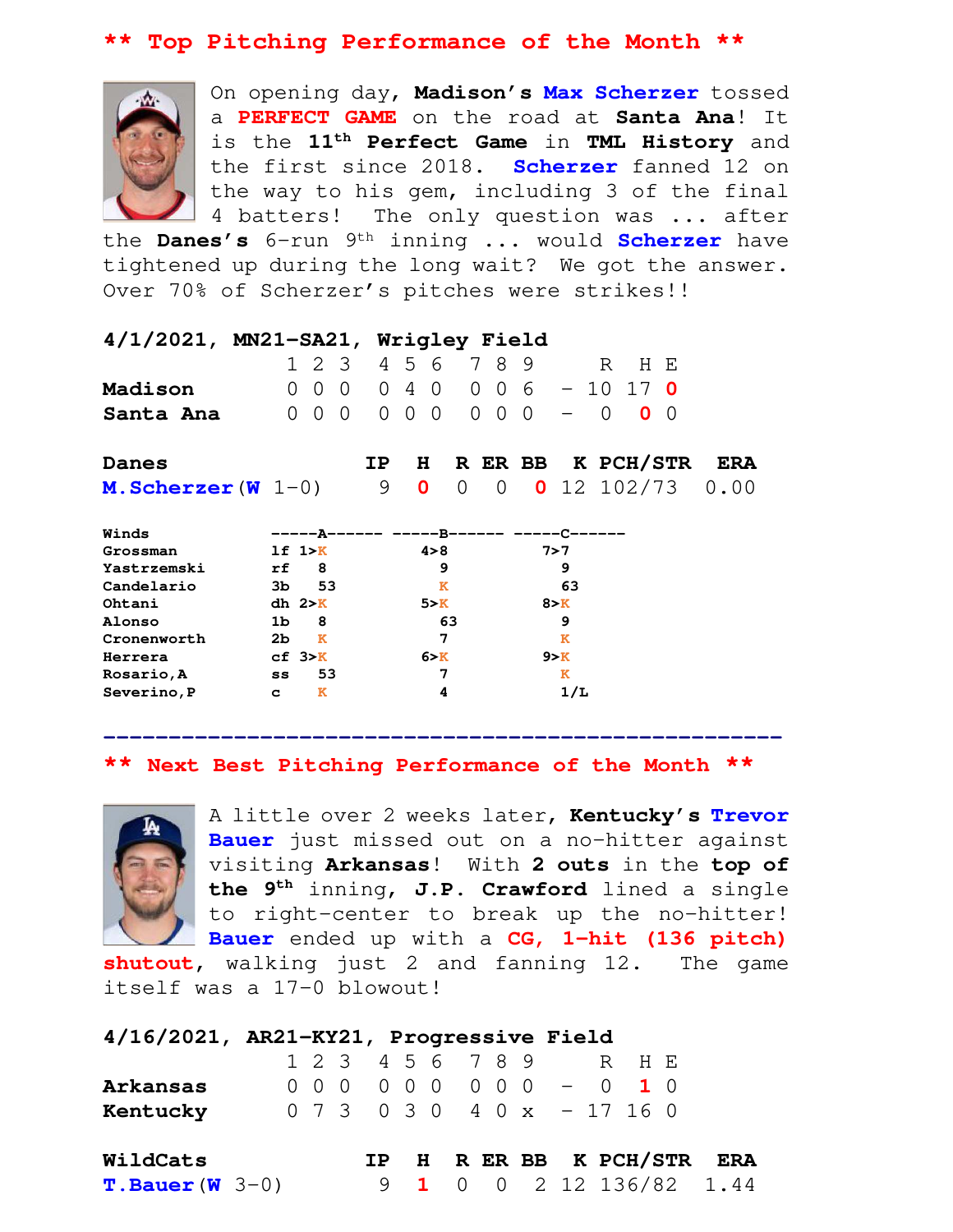**Honorable Mentions: 4/11: Kevin Gausman(SS) CG, 3-hit Sho, 0 BB, 14 K 4/27: Max Scherzer(MN) 8.1 IP, 6 H, 0 BB, 15 K**

### **\*\* Offensive Performance of the Month \*\***

**----------------------------------------------------** 



**Vanderlyle's Tyler O'Neill** led his team to a blowout road victory at **Madison**. **O'Neill** got his team going in the 1st with a 3-run HR. He added an RBI single in the  $4<sup>th</sup>$  and a 2-run HR in the 6th. **O'Neill** drew a bases loaded walk in the 7th to give him **7 RBI** on the day. He

walked again in his final PA in the  $9<sup>th</sup>$ . (It is worth noting that **O'Neill** had 5 more RBI at **Madison** the next day with HRs in each of his first 2 PAs!)

**4/15/2021, VC21-MN21, PNC Park** 

|            |  | 1 2 3 4 5 6 7 8 9 |  |  |                             | R H F. |  |
|------------|--|-------------------|--|--|-----------------------------|--------|--|
| Vanderlyle |  |                   |  |  | 5 0 0 1 0 2 1 1 0 - 10 14 2 |        |  |
| Madison    |  |                   |  |  | 0 0 0 0 0 0 2 0 0 - 2 6 2   |        |  |

| Crybaby Geeks                                         |  |  |  | AB R H HR BI BB AVG     |  |  |  |
|-------------------------------------------------------|--|--|--|-------------------------|--|--|--|
| <b>T.O'Neill</b> lf                                   |  |  |  | 4 2 3 2 <b>7</b> 2 .486 |  |  |  |
| 1:3-RBI HR; 2:K; 4:RBI 1B; 6:2-RBI HR; 7:RBI BB; 9:BB |  |  |  |                         |  |  |  |

#### **Honorable Mentions:**

**4/13: Willy Adames(DT) 4-6, 2R2B, 2R1B, 2 1R1B, 6 RBI 4/16: Tyler O'Neill(VC) 2-4, 2RHR, 3RHR, 5 RBI** 

**----------------------------------------------------** 

## **\*\* Overtime Games of the Month \*\***

The longest games of the month were a pair of 16 inning games, both involving **Arkansas** on the road! The first was **Arkansas** visiting **Mudville**. The **Travs** had tied the game at 2-2 in the 8th on a **pinch-hit** 2 run HR by **Franmil Reyes**. Then, in the 16th, **Enrique Hernandez** launched a **pinch-hit** 2-run HR, which proved to be the game-winner! The second on saw **Arkansas** visiting **Kentucky**. This time, **Kentucky** tied the game in the bottom of the 9th when **Jose Rondon** hit a **pinchhit** 2-run HR! (Notice the theme here?) Guess how **Kentucky** won the game in the 16<sup>th</sup>? Yep, a lead-off, **pinch-hit** HR by **Anthony DeSclafani** being called out of the bullpen to bat!

### **4/9/2021, AR21-M921, Progressive Field**

|                 |  |                             |  |  |  | 123 456 789 012 345 6 R H E LOB |
|-----------------|--|-----------------------------|--|--|--|---------------------------------|
| Arkansas        |  | 000 000 020 000 000 2 4 9 0 |  |  |  | $\overline{4}$                  |
| <b>Mudville</b> |  |                             |  |  |  | 001 001 000 000 000 0 2 10 0 11 |